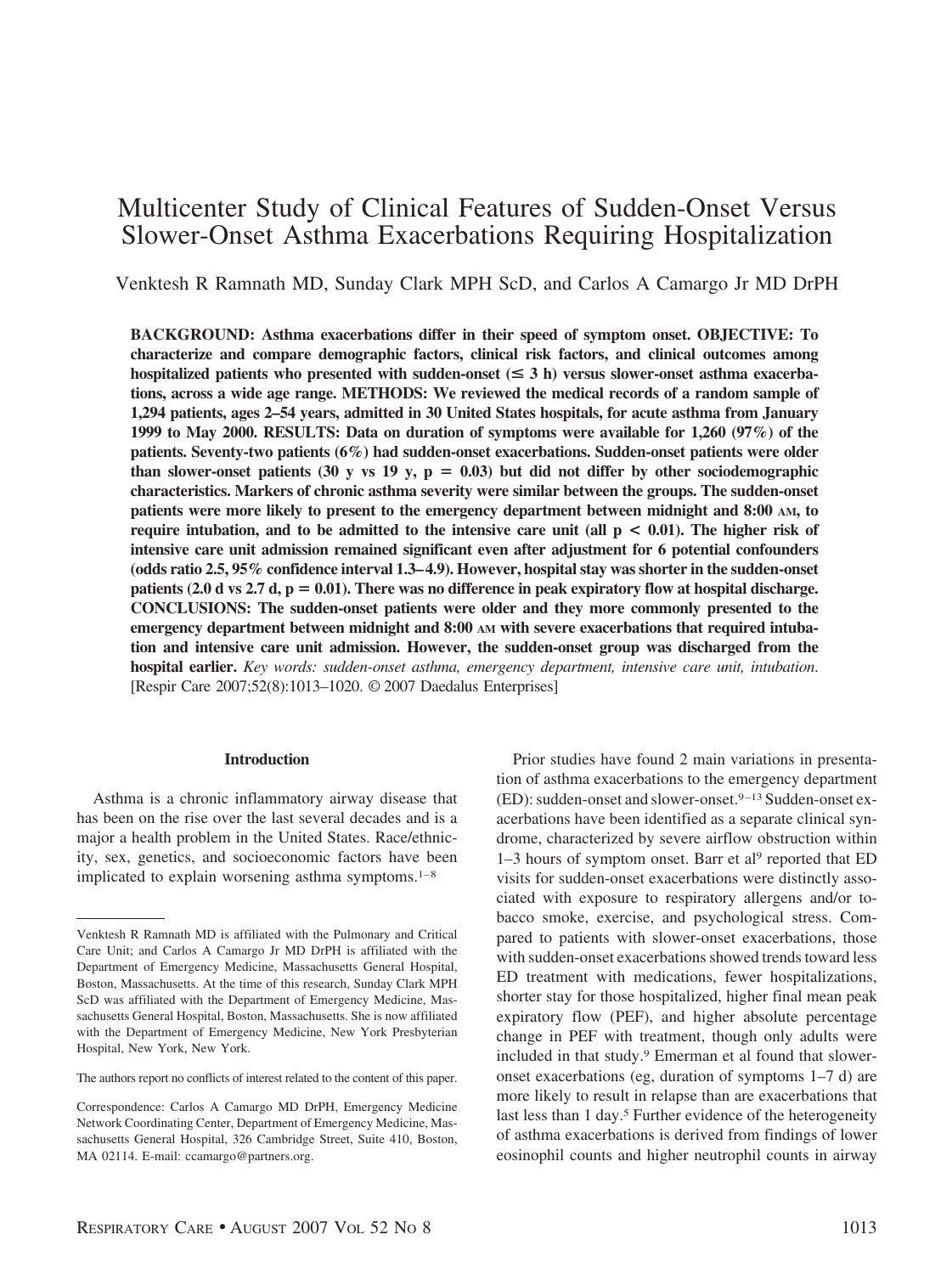submucosae of patients who died of sudden-onset exacerbations, as well as inverted CD4:CD8 ratio.14,15

Though there are notable clinical and physiologic differences between the sudden-onset and slower-onset groups, prior studies have examined relatively small samples and limited age ranges (eg, older children and adults). The objective of the current analysis was to characterize and compare demographic factors, clinical risk factors, and clinical outcomes from more than 1,200 hospitalized patients who presented with either sudden-onset or sloweronset asthma exacerbations, across a wide age range.

## **Methods**

In this retrospective study we collected data from the period January 1999 to May 2000, as part of the University HealthSystem Consortium Asthma Clinical Benchmarking Project. Using a standard protocol, investigators at 30 University HealthSystem Consortium hospitals in 22 states performed data abstraction from randomly identified charts to collect information about patients admitted to the hospital for acute asthma. Exclusion criteria included cystic fibrosis, leaving against medical advice, transfer from another hospital or ED, and repeated admissions of individual subjects. Inclusion criteria were: physician diagnosis of acute asthma, hospital admission for acute asthma, and age 2–54 years. Of the total 1,318 cases, 24 were excluded because they did not meet the inclusion criteria, yielding a total of 606 children (ages 2–17 y) and 688 adults (ages 18 –54 y), or a total of 1,294 patients. The institutional review board at each of the 30 participating hospitals approved the study.

# **Data Collection**

Data were collected on patient demographics, medical history, emergency and in-patient course, and discharge plan. All data were submitted to University HealthSystem Consortium via online data entry. Location of initial patient assessment was recorded as either "ED only," "office/clinic only," "office/clinic then ED," "ED then office/ clinic," "other," or "not recorded." To determine the timing of symptom onset, patient responses to the following question were collected: "When did the current asthma attack begin:  $\leq$  3 hours ago, 4–12 hours ago, 13–23 hours ago,  $1-3$  days ago,  $4-7$  days ago,  $\geq 8$  days ago, unknown?" Duration of symptoms, defined as the time between symptom onset and pre-admission assessment, was the main factor of interest, and was classified into 2 groups: suddenonset ( $\leq$  3 h) and slower-onset ( $>$  3 h). Demographic characteristics included age, sex, insurance status, race, living situation, and residential ZIP code.

Medical history included the patient's primary care providers, history of hospitalizations for asthma, past and current medications, and comorbid conditions. Smoking status was assigned as follows: never smoker, ex-smoker, current smoker, and exposure to passive smoke in the home.

The ED and in-patient course section assessed the patient's in-hospital asthma management. In adults, initial PEF was expressed as percent of predicted, based on race, age, sex, and height.16 If height was not known, it was imputed by best subset regression, based on age, sex, race, and weight. In children, a pulmonary index score, ranging from 0 (least severe) to 12 (most severe), was created, with the following factors: respiratory rate, wheezing assessment, inspiratory-expiratory ratio, and accessory muscle use.17 Any single missing value was imputed by best subset regression, based on the values of the 3 remaining factors; thus, the final pulmonary index scores could contain (at most) one imputed factor.

# **Statistical Analysis**

All analyses (Stata 9.0, StataCorp, College Station, Texas) are presented as either proportions with 95% confidence intervals (CIs), ratios with 95% CI, or means with standard deviations. The association between duration of symptoms and other factors was examined with chi-square tests, Student's *t* tests, binomial tests of proportions, and Wilcoxon rank tests, where appropriate. Each factor was assessed for inclusion in the multivariate model if the factor was considered clinically important or was found to be a significant predictor in univariate analysis with a p value  $\leq 0.10$ . Odds ratio (OR) values are presented with 95% CI. A 2-tailed  $p < 0.05$  was considered statistically significant.

## **Results**

# **Demographics**

Among the 1,294 patients, 1,260 (97%) had data available on duration of symptoms: 72 (6%, 95% CI 4-7) presented with sudden-onset exacerbations, and 1,188 (94%) had slower-onset exacerbations. Seventy-nine percent of the patients received pre-admission assessment in the ED. The other pre-admission assessment locations were office/clinic only (12%), office/clinic then ED (7%), and other (2%). Sudden-onset exacerbations were more common among adults than among children (Fig. 1), but other sociodemographic factors did not differ between the 2 groups (Table 1). Sociodemographic factors were similar between the sudden-onset and slower-onset patients when looking only at children  $(< 18$  y) and only at adults (age 18 –54 y) in the 2 groups (data not shown). When analyses performed with imputed PEF or pulmonary index scores were compared to those with complete data sets, there were no material differences (data not shown).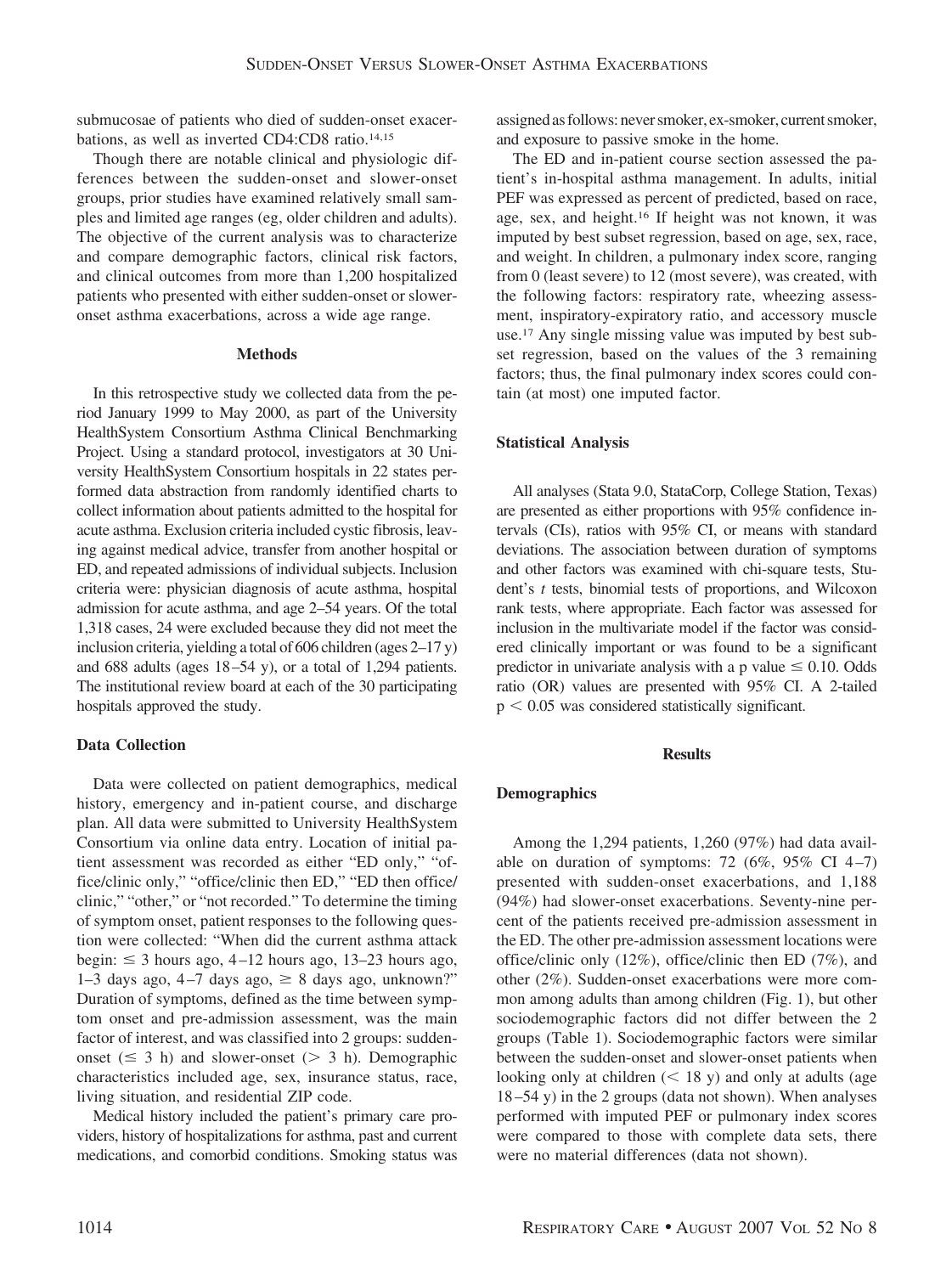

Fig. 1. Percentage of sudden-onset asthma exacerbations among hospitalized patients, by age group. The *n* values are the number of patients in each age group.

## **Chronic Asthma Severity**

As seen in Table 2, markers of chronic asthma severity (eg, asthma admissions, recent medications) were comparable between the sudden-onset and slower-onset patients. Over half of the patients (675, 53%) had a concomitant medical disorder. The presence of a concomitant medical disorder was similar between the sudden-onset and slower-onset patients. Hypertension was significantly more common (14% vs 6%,  $p = 0.01$ ) in the sudden-onset group. Other concomitant medical disorders were not appreciably different between the 2 groups, including allergies, chronic obstructive pulmonary disease, obesity, gastroesophageal reflux disease, pneumonia, illicit inhalation drug use, psychiatric disorder, presence of respiratory syncytial virus, sinusitis, congestive heart failure, and other chronic lung disease (Table 3). When assessing the children and adults separately, the presence of concomitant medical disorders remained similar in the sudden-onset and slower-onset groups: adults 73% vs 65%,  $p = 0.25$ , and children 38% vs 41%,  $p = 0.77$ . Smoking status also was similar between the sudden-onset and slower-onset groups. In multivariate analysis, controlling for sex, race/ethnicity, and concomitant medical disorder, age was significantly associated with sudden-onset exacerbation: with the 2–11-year-old group as the reference group, age 12–17 years group OR 0.9, 95% CI 0.2–3.0; age 18 –54 years group OR 2.1, 95% CI 1.2–3.7.

## **Acute Asthma Severity**

The sudden-onset patients were more likely to present to the ED between midnight and 8:00 AM than were the sloweronset patients (see Table 2). Prior to admission, 33 (3%) patients were intubated; among these, the sudden-onset patients were more likely to require intubation (14% vs 2%,  $p < 0.001$ ). The sudden-onset patients were also more likely to present to the ED with more severe wheezing. In the ED, there was a trend toward greater administration of inhaled and systemic corticosteroids in the slower-onset patients. There were no significant differences in frequency of accessory muscle use, initial respiratory rate, PEF, median pulmonary index score, or oxygen saturation between the 2 groups.

## **In-Patient Course**

The sudden-onset patients were 3 times as likely to be admitted to the intensive care unit (ICU) than were the slower-onset patients (OR 3.1, 95% CI 1.9–5.0,  $p < 0.001$ ). Even after adjustment for 6 potential confounders (age, sex, race/ethnicity, history of hospital admission for asthma, present concomitant medical disorders, and smoking status), the sudden-onset patients remained significantly more likely to be admitted to the ICU (OR 2.5, 95% CI 1.3–4.9,  $p = 0.007$ ). However, despite the higher ICU admission rate, hospital stay was 0.7 days shorter in the sudden-onset patients. There was no difference in PEF at hospital discharge between the 2 groups.

## **Discussion**

To better understand patients with sudden-onset asthma exacerbations, we analyzed data from 1,260 patients admitted for acute asthma at 30 hospitals. The main findings from this retrospective cohort study are that the sudden-onset patients (1) were older but otherwise sociodemographically similar, (2) were more likely to present between midnight and 8:00 AM, (3) were more often intubated, (4) had a higher rate of ICU admission, and (5) had shorter hospital stay. These findings are similar to those of prior studies, in that they confirm the existence of 2 distinct categories of acute asthma that require hospitaliza-

tion.<sup>9-13,18-24</sup> In prior studies, different authors have used different definitions of "sudden onset"; the times between symptom onset and physician presentation have ranged roughly between 30 min and 6 hours.18,19,21 We used an intermediate cutoff of 3 hours. Sudden-onset patients composed 6% of our cohort, which is slightly less than the 8.5% found by Kolbe et al.18 Other studies found a male predominance in the most severe acute asthma,10,13,22 whereas we found no significant difference in the number of male and female patients in the sudden-onset and slower-onset groups. However, in accordance with Schatz et al,<sup>25</sup> an overall pre-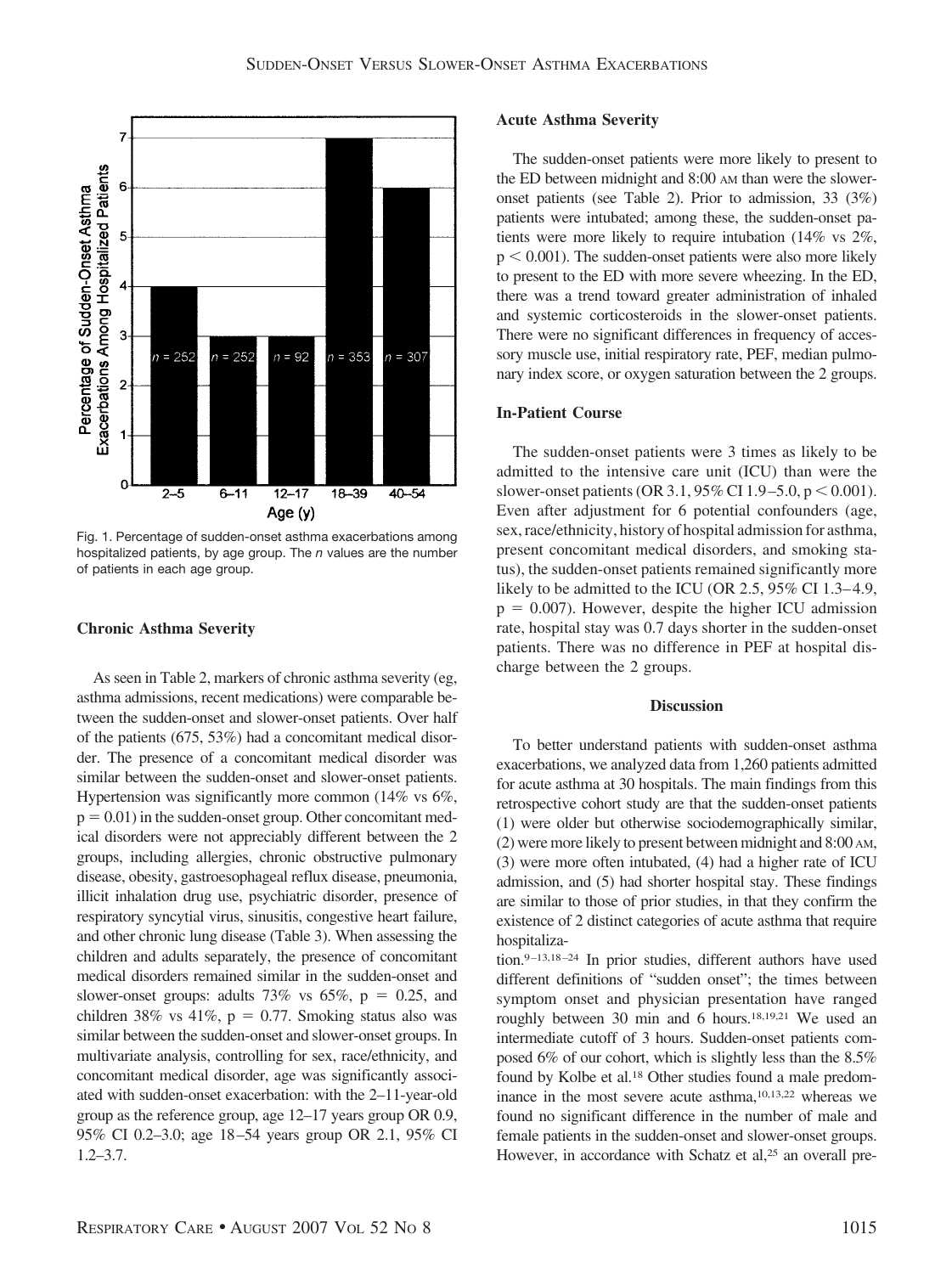| Table 1. |  |  |  |  |  | Demographic Characteristics of Patients Hospitalized for Asthma Exacerbations |  |
|----------|--|--|--|--|--|-------------------------------------------------------------------------------|--|
|----------|--|--|--|--|--|-------------------------------------------------------------------------------|--|

|                                                                                                | Sudden-Onset<br>Exacerbation<br>$(\leq 3 h)$<br>$(n = 72)$ | Slower-Onset<br>Exacerbation<br>(> 3 h)<br>$(n = 1,188)$ | $\mathbf{p}$ |
|------------------------------------------------------------------------------------------------|------------------------------------------------------------|----------------------------------------------------------|--------------|
| Median age (y) (IQR)                                                                           | $30(11-44)$                                                | $19(7-39)$                                               | 0.03         |
| Female $(\% )$                                                                                 | 63                                                         | 55                                                       | 0.19         |
| Race/ethnicity (%)                                                                             |                                                            |                                                          | 0.08         |
| White                                                                                          | 40                                                         | 39                                                       |              |
| <b>Black</b>                                                                                   | 44                                                         | 41                                                       |              |
| Hispanic                                                                                       | 7                                                          | 16                                                       |              |
| Asian                                                                                          | 8                                                          | 4                                                        |              |
| Estimated median household income (US\$) (IQR)                                                 | 32,252 (27,574-45,569)                                     | 35,750 (26,441-44,365)                                   | 0.78         |
| Insurance $(\% )$                                                                              |                                                            |                                                          | 0.25         |
| Private/commercial                                                                             | 12                                                         | 20                                                       |              |
| Managed care (HMO/Medicare/Medicaid)                                                           | 40                                                         | 34                                                       |              |
| Public (Medicare/Medicaid)                                                                     | 23                                                         | 27                                                       |              |
| Other                                                                                          | $\overline{2}$                                             | 4                                                        |              |
| None                                                                                           | 23                                                         | 16                                                       |              |
| Has primary care provider $(\%)$                                                               | 86                                                         | 89                                                       | 0.44         |
| $IQR = interquartile range$<br>$US = United States$<br>$HMO =$ health-maintenance organization |                                                            |                                                          |              |

dominance of females was seen, which suggests that females may be more symptomatically sensitive to a given drop in pulmonary function than are males. This possibility is supported by Turner and colleagues,<sup>26</sup> who found that, among patients admitted for near-fatal asthma, males displayed a higher degree of impairment in sensation of dyspnea.

Age was significantly associated with sudden-onset asthma in our multivariate analysis. Previous studies have had mixed results: many examined either adults or children, and found no difference in age between sudden-onset and slower-onset patients, 9,13,27 whereas others found a younger age in adults<sup>10</sup> or older age among children<sup>19,21</sup> with sudden-onset asthma. Our study examined patients with a wider age range, though the minimum and maximum ages in our cohort were selected to reduce overlap with non-asthma conditions and chronic obstructive conditions, respectively. When analyzed separately in our study, children  $\approx$  18 y, 47% of the total subjects) and adults (18 –54 y, 53% of the total subjects) showed similar occurrences of sudden-onset and slower-onset asthma, in concordance with prior studies.<sup>9,13,27</sup> The fact that sloweronset patients tended to be younger may suggest a greater tendency of symptoms to progress more rapidly in older patients, due to differences in airway pathophysiology, such as hypersensitivity reactions, which may increase with age. Various authors have described differences in immunohistologic features of sudden-onset and slower-onset asthma, such as airway-related local neutrophil and eosinophil concentrations, mucus gland area, and CD8 lymphocyte numbers.14,15,28 Furthermore, genetic factors such as

 $\beta$ -agonist receptor genotypes have been implicated to explain possible differential presentations of acute asthma exacerbations,<sup>2,3</sup> particularly among black patients.<sup>1</sup> It is conceivable that at certain ages, genetically driven cellular and organ derangement may become manifest as suddenonset or slower-onset asthma exacerbations, when combined with the correct environmental factors. Thus, the aging process may have direct relevance to the development of sudden-onset or slower-onset asthma, and further investigation is needed to examine this issue.

In this cohort, both sudden-onset and slower-onset patients had similar use of inhaled  $\beta$  agonists (both shortacting and long-acting), inhaled corticosteroids, and systemic corticosteroids prior to admission. Approximately 70% of the patients had used  $\beta$  agonists prior to their asthma hospitalization, of whom 39% were white, 41% black, 15% Hispanic, and 4% other race/ethnicity, which is similar to prior studies.29 This relatively high access to medications argues against gross medication noncompliance to explain sudden presentation to the ED and hospital admission. Verification of appropriate  $\beta$  agonist inhaler technique, daily use statistics, and documentation of differential access to  $\beta$  agonists, compared with inhaled corticosteroids, were not available and might have contributed to the results. Most studies, but not all, have not found an increased risk of severe asthma exacerbation among users of currently available  $\beta$  agonists, after carefully controlling for baseline asthma severity.9,30 –33 Furthermore, though the number of nighttime ED presentations by sudden-onset patients was higher than among the slower-on-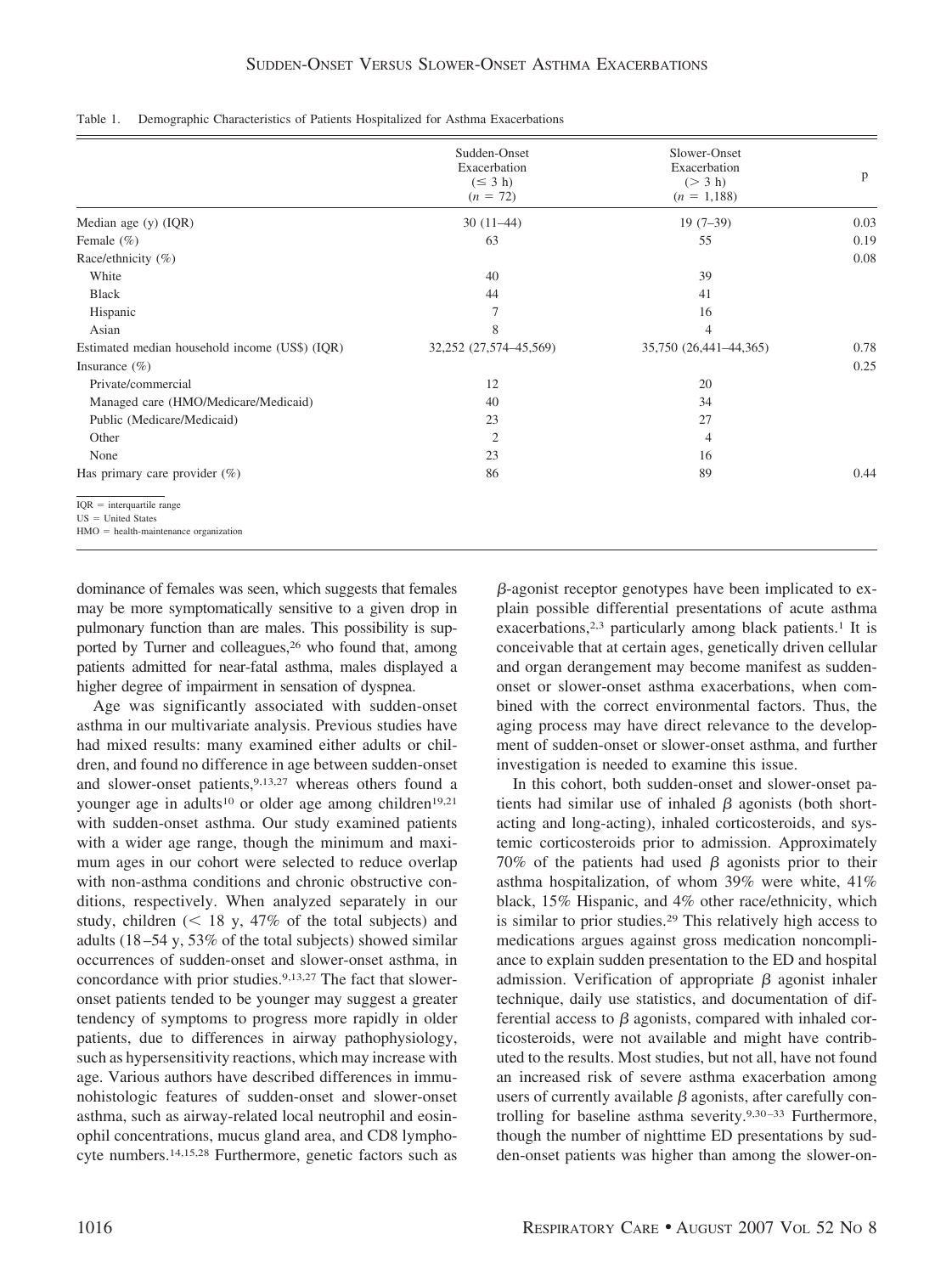# SUDDEN-ONSET VERSUS SLOWER-ONSET ASTHMA EXACERBATIONS

#### Table 2. Chronic and Acute Asthma Characteristics of Patients Hospitalized for Asthma Exacerbations

|                                                                          | Sudden-Onset<br>Exacerbation<br>$(\leq 3 h)$<br>$(n = 72)$ | Slower-Onset<br>Exacerbation<br>(> 3 h)<br>$(n = 1,188)$ | p       |
|--------------------------------------------------------------------------|------------------------------------------------------------|----------------------------------------------------------|---------|
| Chronic Asthma (%)                                                       |                                                            |                                                          |         |
| Ever admitted for asthma                                                 | 68                                                         | 68                                                       | 0.98    |
| Admitted for asthma during past year                                     | 59                                                         | 57                                                       | 0.88    |
| Medication Use During Preceding 4 Weeks (%)                              |                                                            |                                                          |         |
| Short-acting $\beta$ agonists                                            | 67                                                         | 71                                                       | 0.40    |
| Long-acting $\beta$ agonists                                             | 19                                                         | 14                                                       | 0.21    |
| Inhaled corticosteroids                                                  | 36                                                         | 35                                                       | 0.79    |
| Systemic steroids                                                        | 22                                                         | 24                                                       | 0.76    |
| Present Concomitant Medical Disorder (%)                                 | 63                                                         | 53                                                       | 0.12    |
| Smoking Status (%)                                                       |                                                            |                                                          | 0.57    |
| Never smoker                                                             | 62                                                         | 63                                                       |         |
| Former smoker                                                            | 10                                                         | 13                                                       |         |
| Current smoker                                                           | 29                                                         | 24                                                       |         |
| Acute Asthma (%)                                                         |                                                            |                                                          |         |
| ED triage time between midnight and 8:00 AM                              | 38                                                         | 23                                                       | 0.006   |
| Intubation in the ED                                                     | 14                                                         | $\mathfrak{2}$                                           | < 0.001 |
| Wheezing $(\%)$                                                          |                                                            |                                                          | 0.001   |
| None                                                                     | 9                                                          | 6                                                        |         |
| End-expiration                                                           | 11                                                         | 19                                                       |         |
| Entire expiration                                                        | 30                                                         | 36                                                       |         |
| Inspiration/expiration                                                   | 28                                                         | 16                                                       |         |
| Inspiration/expiration without stethoscope                               | 8                                                          | $\mathbf{1}$                                             |         |
| No air entry                                                             | 13                                                         | 22                                                       |         |
| Accessory Muscle Use (%)                                                 |                                                            |                                                          | 0.49    |
| None                                                                     | 28                                                         | 33                                                       |         |
| $^{+}$                                                                   | 31                                                         | 30                                                       |         |
| $++$                                                                     | 23                                                         | 26                                                       |         |
| $+++++$                                                                  | 18                                                         | 10                                                       |         |
| Initial Respiratory Rate (median and IQR breaths/min)                    | $28(24-38)$                                                | $28(24-36)$                                              | 0.66    |
| Initial Peak Flow (median and IQR % predicted)                           | $36(26-52)$                                                | $38(28 - 51)$                                            | 0.82    |
| Pulmonary Index Score (median and IQR)                                   | $6(5-7)$                                                   | $6(5-7)$                                                 | 0.86    |
| Initial Oxygen Saturation (median and IQR %)                             | 95 (92-98)                                                 | $94(91-97)$                                              | 0.30    |
| Medications Administered in ED, Clinic, or Office Prior to Admission (%) |                                                            |                                                          |         |
| Inhaled corticosteroids                                                  | 6                                                          | 10                                                       | 0.15    |
| Systemic steroids                                                        | 76                                                         | 78                                                       | 0.81    |
| Inhaled $\beta$ agonists                                                 | 86                                                         | 90                                                       | 0.33    |
| Intubation in the ED                                                     | 14                                                         | 2                                                        | < 0.001 |
| Medications Administered During In-Patient Stay (%)                      |                                                            |                                                          |         |
| Inhaled corticosteroids                                                  | 26                                                         | 39                                                       | 0.03    |
| Systemic steroids                                                        | 85                                                         | 93                                                       | 0.02    |
| Inhaled $\beta$ agonists                                                 | 99                                                         | 93                                                       | 0.08    |
| $ED = emergency department$<br>$IQR = interquartile range$               |                                                            |                                                          |         |

set patients, the ED medical treatment (excluding intubation) was similar between the 2 groups, which is a finding also seen in other studies.34 Taken together, these results support that sudden-onset asthma exacerbations are a distinct asthma presentation that cannot be explained solely by differences in short-term or long-term medication use.

The sudden-onset group had a much higher risk of intubation. The most likely contributors to this higher risk are the time of patient arrival to the ED and the presence of clinical wheezing or absence of air entry on examination, all of which may have raised the physician's concern about rapidly progressing symptoms at a time of day when physician staffing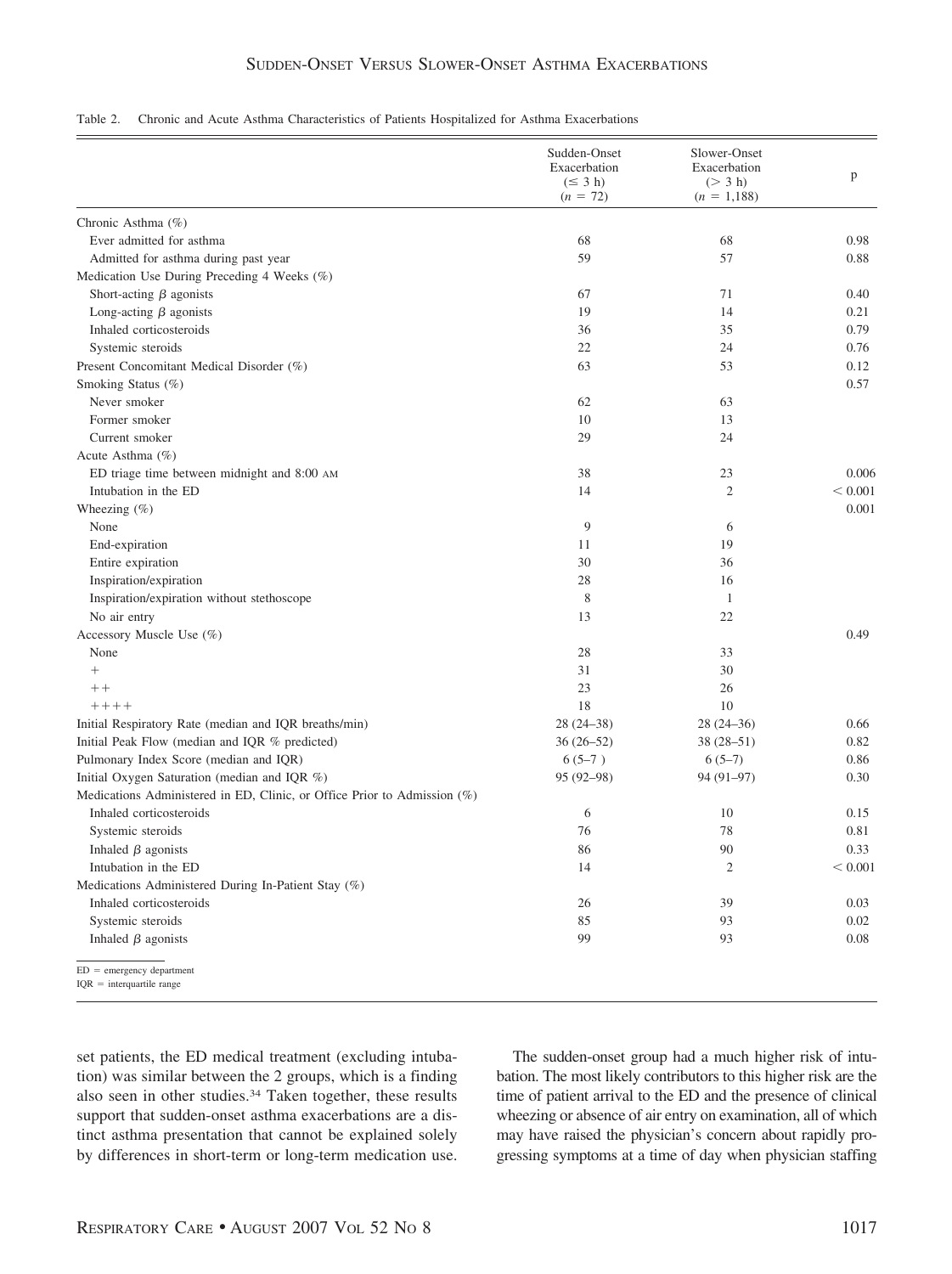|                                                | Sudden-Onset<br>Exacerbation<br>$(\leq 3 h)$<br>$(n = 72)$<br>$(\%)$ | Slower-Onset<br>Exacerbation<br>(> 3 h)<br>$(n = 1,188)$<br>$(\%)$ | p    |
|------------------------------------------------|----------------------------------------------------------------------|--------------------------------------------------------------------|------|
| Concomitant medical disorder<br>present        | 63                                                                   | 53                                                                 | 0.12 |
| Allergies                                      | 22                                                                   | 19                                                                 | 0.50 |
| <b>Bronchiolitis</b>                           | 10                                                                   | 6                                                                  | 0.46 |
| Congestive heart failure                       | $\overline{4}$                                                       | 2                                                                  | 0.53 |
| <b>COPD</b>                                    | 16                                                                   | 12                                                                 | 0.46 |
| <b>GERD</b>                                    | 10                                                                   | 6                                                                  | 0.19 |
| Hypertension                                   | 14                                                                   | 6                                                                  | 0.01 |
| Illicit inhalation drug use                    | 6                                                                    | 8                                                                  | 0.63 |
| Obesity                                        | 11                                                                   | 14                                                                 | 0.49 |
| Pneumonia                                      | 7                                                                    | 10                                                                 | 0.44 |
| Psychiatric disorder                           | 6                                                                    | 6                                                                  | 0.86 |
| Respiratory syncytial virus                    | 5                                                                    | $\overline{c}$                                                     | 0.31 |
| <b>Sinusitis</b>                               | 4                                                                    | 4                                                                  | 0.93 |
| Other chronic lung diseases                    | 3                                                                    | 5                                                                  | 0.48 |
| $COPD =$ chronic obstructive pulmonary disease |                                                                      |                                                                    |      |

Table 3. Comorbid Conditions of Patients Hospitalized for Asthma Exacerbations

GERD = gastroesophageal reflux disease

is relatively low and diurnal disease severity is known to be

high. With regard to wheezing, this clinical examination variable must be viewed with caution, as there is no standardized method of grading severity of wheezing, so the assessment is quite operator-dependent. Furthermore, asthma, which is an obstructive pulmonary disease, is primarily characterized by wheezing during exhalation; similar findings during inhalation are problematic, because they may in some cases represent stridor due to non-asthma conditions such as vocal cord dysfunction.<sup>35-40</sup> Thus, one must be cognizant of the fact that a host of respiratory and nonrespiratory conditions (eg, other obstructive pulmonary disorders, congestive heart failure) may have overlapping clinical features with asthma that may complicate diagnosis of asthma and subsequent therapeutic approaches. The impact of comorbidities is thus an important clinical consideration in both diagnosis and medical management.

Regarding diurnal disease severity and its impact on intubation rate, it may be that the sudden-onset patients actually possess an exaggerated fluctuation in lung function and symptoms that is particularly salient at night, leading to a more intensive therapeutic regimen at that time. Future studies could track PEF values and symptoms at regular intervals before, during, and following asthma exacerbations that require hospitalization, to identify changes in the degree of diurnal variation. The presence of comorbid conditions may have influenced the decision to intubate as well; concurrent active medical problems may act as catalysts in worsening an existing asthma disease process and/or prolong subsequent recovery, compared to those without such complicating factors.

At the same time, however, it is important to recognize that disease acceleration and clinical decline may be paroxysmal and unpredictable in sudden-onset patients, especially given known alterations in nocturnal responses to hypoxemia and hypercapnia. As noted previously by Kikuchi et al,<sup>41</sup> patients with asthma (and particularly those with a history of "near-fatal" asthma attacks) showed evidence of reduced hypoxic chemosensitivity and perception of dyspnea, so sudden-onset patients may be less likely to detect progressive adverse changes in lung function, and therefore they seek medical attention later, at a more critical level of lung function.25 Symptoms in these patients may appear "sudden" because the time between ultimate symptom onset and the need for medical attention is markedly less than among patients who are better able to recognize a decline in lung function.

Hospital admission was strongly favored toward the ICU in the sudden-onset group, whereas the slower-onset group was more likely to be cared for on the medical service. The higher rate of intubation in the sudden-onset patients, which is clearly a contributor to ICU admission, may be related to differences in relative nighttime insensitivity to hypoxemia and/or hypercapnia, as suggested by Brenner et al.34 Furthermore, Wasserfallen et al<sup>10</sup> found that acutely presenting patients with rapid deterioration (their "group I"), when compared with more slowly progressive respiratory failure, showed a higher intubation rate but better resolution of carbon dioxide abnormalities and shorter duration of mechanical ventilation (mean 34 h vs 91 h), which suggests a different pathophysiologic process in rapid-onset patients, such as heightened sensitivity to airway smooth-muscle contraction. However, Brenner et al<sup>34</sup> found that, though the number of nighttime ED presentations and nighttime intubation rate was higher in sudden-onset patients, the hospital admission rate was the same between nighttime and daytime presentation. Thus, the hour of presentation to the ED and intubation rate cannot completely explain the higher hospital admission rate among sudden-onset patients. In this light, especially given the initial similarity in PEF and medication use at presentation to the ED, it is difficult to ignore the importance of comorbid conditions in the decision tree toward ICU admission and intubation. In fact, Weber et al found that severity of chronic illness was independently associated with hospitalization for acute asthma.42

We must also recognize that practice within and between EDs may differ widely, which may have affected our results. Though wheezing is often a subjective finding and inhaled corticosteroids are not a mainstay of treatment of acute asthma attacks, the observation that sudden-onset patients were more likely to present with severe wheezing but less likely to receive inhaled or systemic corticosteroids during their stay suggests that practice variations may have influenced our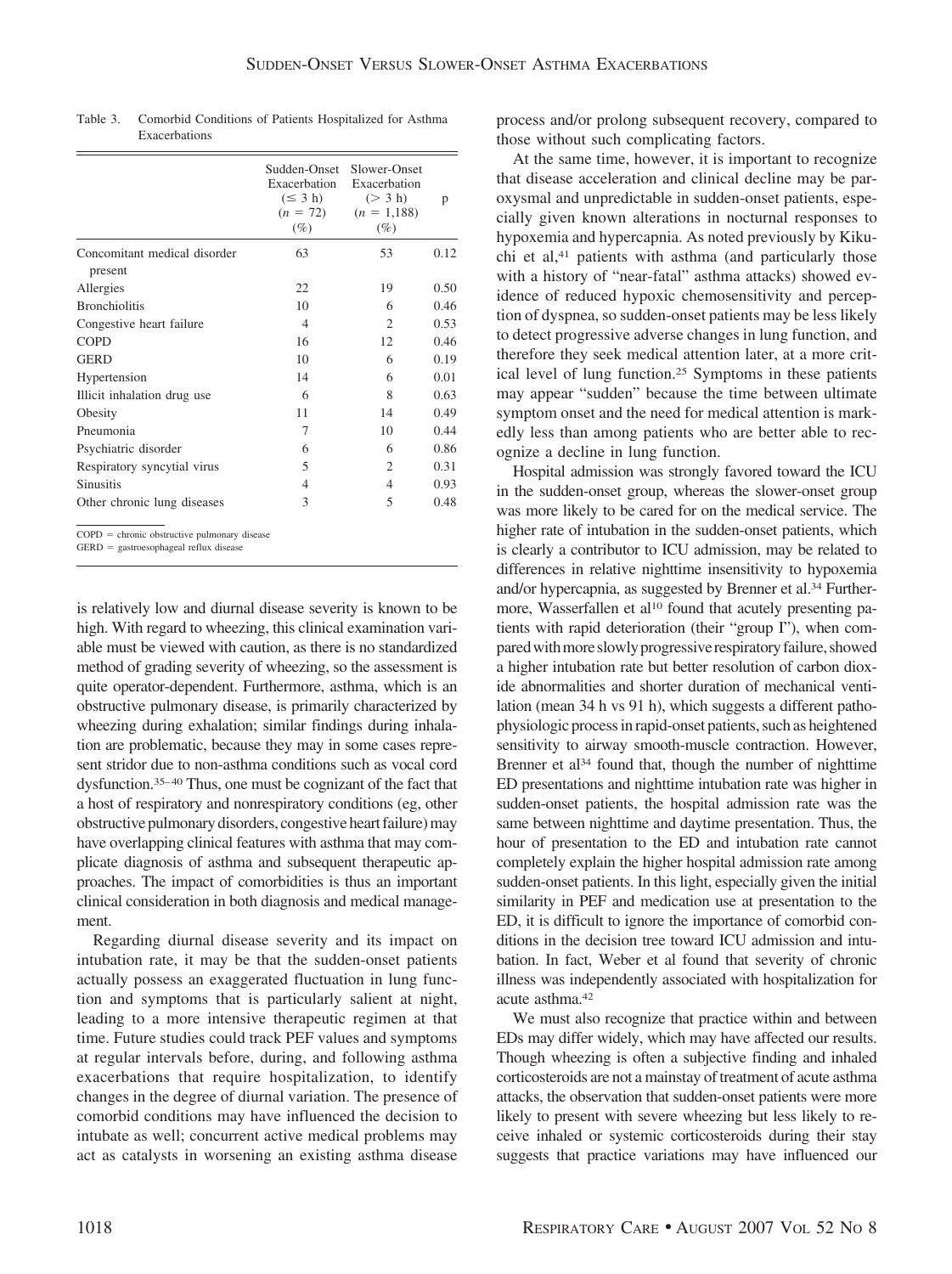findings. Accordingly, one hypothesis for the shorter stay among sudden-onset patients is that these patients were overcautiously triaged to the ICU (and/or intubated) by ED practitioners, compared to slower-onset patients, when in fact their courses of illness may have been more parallel. In support of this theory, Roberts et al<sup>43</sup> found that in pediatric patients admitted to the ICU with severe asthma exacerbations, the decision to intubate, as well as subsequent ICU stay and hospital stay, were largely dependent on the institution's overall usage pattern of mechanical ventilation. When compared to "higher-use" centers (in which  $> 20\%$  of all asthmatic patients admitted to the pediatric ICU were intubated), "lower-use" centers  $\ll 20\%$  intubation rate among all pediatric ICU asthmatics) had significantly less use of mechanical ventilation (12% vs 27%). The lower-use centers also had shorter ICU stay and hospital stay (regardless of the need for mechanical ventilation), despite similar physiologic measures of illness. That acknowledged, others18 have found that the higher rate of repeated ICU admissions for severe life-threatening asthma in sudden-onset patients suggests that they are in fact a distinct subgroup, rather than merely one end of a spectrum of disease. Future studies should determine the effects of practice variation on outcomes in sudden-onset versus slower-onset asthma exacerbations.

Regarding hospital discharge, in concordance with the findings of Barr et al, $9$  we found a 0.7-day shorter hospital stay in the sudden-onset group. Without further information on ICU stay or ventilator-free days, however, it is difficult to comment on the impact of intensive care on resolution of an asthma exacerbation and hospital discharge. It seems plausible, however, that with the ICU level of care, the shorter stay might be more related to intensity of multisystem care (including respiratory care), and less related to singular differences in asthma pathophysiology and consequent responsiveness to treatment per se.

The present study has several potential limitations. A prospective study with clear questioning of patients regarding specific symptoms and clinical stability of comorbid conditions would be important to differentiate the validity of a true asthmatic condition from a comorbid state that mimics asthma or complicates a true asthma process. It also would be useful to have a standardized measurement strategy for wheezing (eg, quadrant localizing, gradation on a severity scale). In addition, more objective data regarding lung function (eg, PEF values) and symptoms before, during, and following exacerbations that require hospitalization would be useful to address the degree of fluctuating diurnal features in sudden-onset and sloweronset groups. The influence of comorbidities could be further assessed with information on typical ICU scoring systems (eg, Multiple Organ Dysfunction Score, Acute Physiology and Chronic Health Evaluation scores), ICU stay, and ventilator-free days, which are useful in trials involving patients who require ICU care. More detailed questioning of patients and objective information regarding onset of asthma symptoms (such as was done by Kolbe et al18) would be useful to create a clearer temporal demarcation between sudden-onset and slower-onset patients. Furthermore, it would have been advantageous to have had assessments of characteristics that are associated with either sudden-onset (eg, respiratory allergen triggers) or slower-onset asthma (eg, triggers of upper respiratory infection).11,44 During ED treatment and subsequent hospitalization, the initial diagnostic criteria and therapeutic approach should be standardized according to a protocol to minimize practice variation,

Regarding the cohort in the present study, our analysis was performed as part of a study on the management of patients with asthma exacerbations that required hospitalization. Although the cohort included more than 1,200 patients, the relatively small number of sudden-onset patients may have limited our ability to detect differences in certain characteristics between sudden-onset and sloweronset exacerbations. Additionally, we were interested in whether similar analyses that focused only on children or only on adults had produced findings similar to the entire cohort of both children and adults, but our relatively small sample size prevented us from examining these groups effectively. Thus, a larger sample size would be advantageous in future work on age-specific characteristics of sudden-onset asthma exacerbations.

#### **Conclusions**

This retrospective analysis of 1,260 children and adults hospitalized for asthma exacerbations found that suddenonset patients were older than those with slower-onset exacerbations. Clinically, more sudden-onset patients presented to the ED between midnight and 8:00 AM, were intubated, and were subsequently admitted to the ICU, but they were discharged from the hospital earlier than the slower-onset patients.

Future studies should clarify the impact of comorbidities, diurnal disease severity variation, and practice variation on the identification, treatment, and clinical outcome of sudden-onset and slower-onset exacerbations. In addition, there should be investigation of the roles of genetic and pathophysiologic profiles of sudden-onset exacerbations in children and adults to explain the observed differences in clinical outcomes.

#### **REFERENCES**

- 1. Drysdale CM, McGraw DW, Stack CB, Stephens JC, Judson RS, Nandabalan K, et al. Complex promoter and coding region 2-adrenergic receptor haplotypes alter receptor expression and predict *in vivo* responsiveness. Proc Natl Acad Sci 2000;97(19):10483–10488.
- 2. Israel E, Chinchilli VM, Ford JG, Boushey HA, Cherniack R, Craig TJ, et al. Use of regularly scheduled albuterol treatment in asthma: genotype-stratified, randomised, placebo-controlled cross-over trial. Lancet 2004;364(9444):1505–1512.